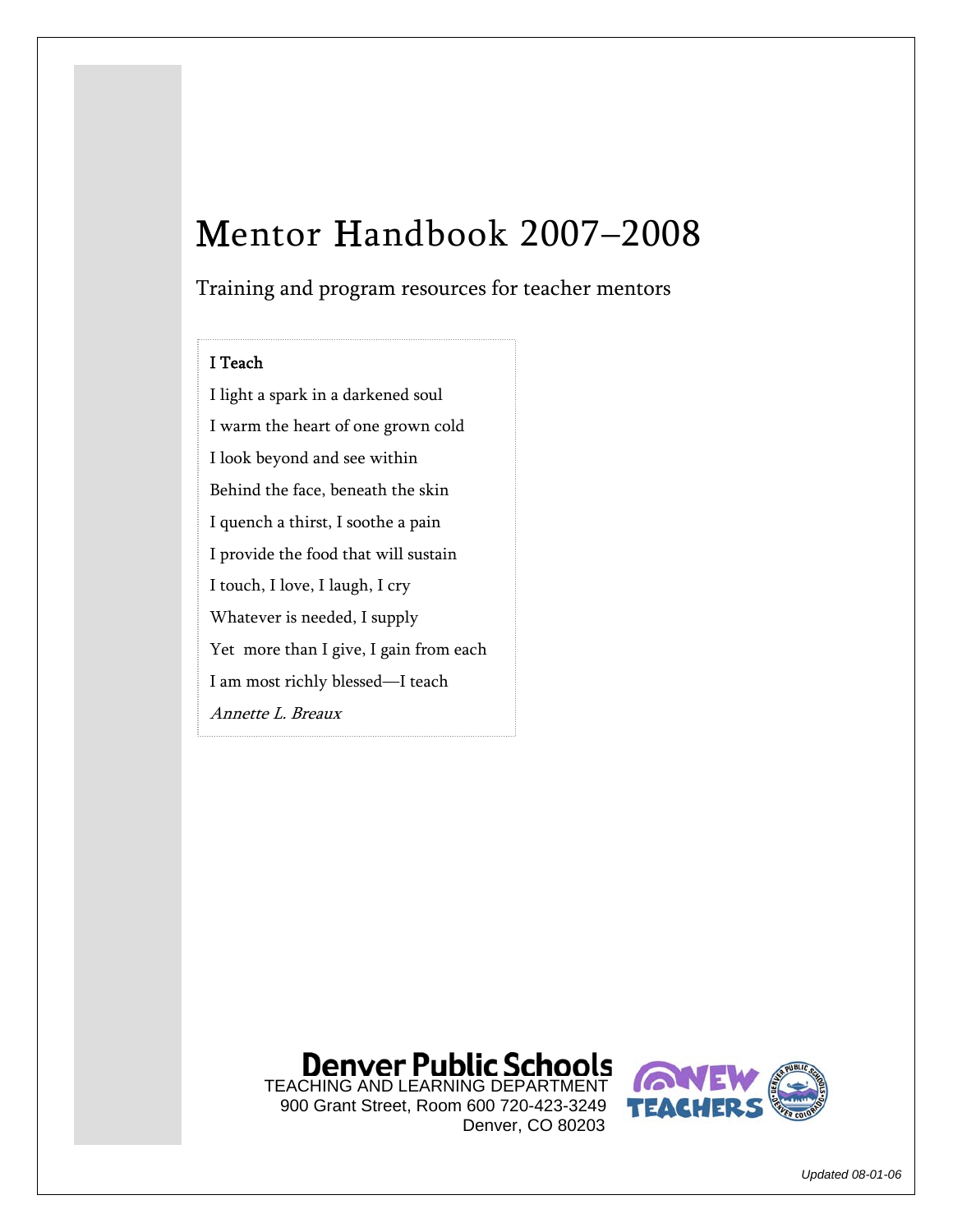

TEACHING AND LEARNING DEPARTMENT 900 Grant Street, Room 600 Denver, CO 80203

August 1, 2007

Dear Mentor:

#### **The real key to your influence with me is your example…**  Stephen R. Covey

Welcome to Denver Public Schools' Induction Program! We are delighted you have agreed to serve as a mentor for a teacher new to our district.

This packet contains the materials you will need for your year of mentoring. Please read it thoroughly and familiarize yourself with the new responsibilities. Included is your job description, timelines, forms, and due dates.

Finally, please sign and submit the Mentor Agreement located at the end of this packet before meeting with your assigned mentee.

If you have questions or concerns at any time, please call me at 720.423.3786 or email newteachersandmentors@dpsk12.org .

Sincerely,

Nazarena P. Garrón Ciberay Program & Induction Coordinator nazarena\_garron@dpsk12.org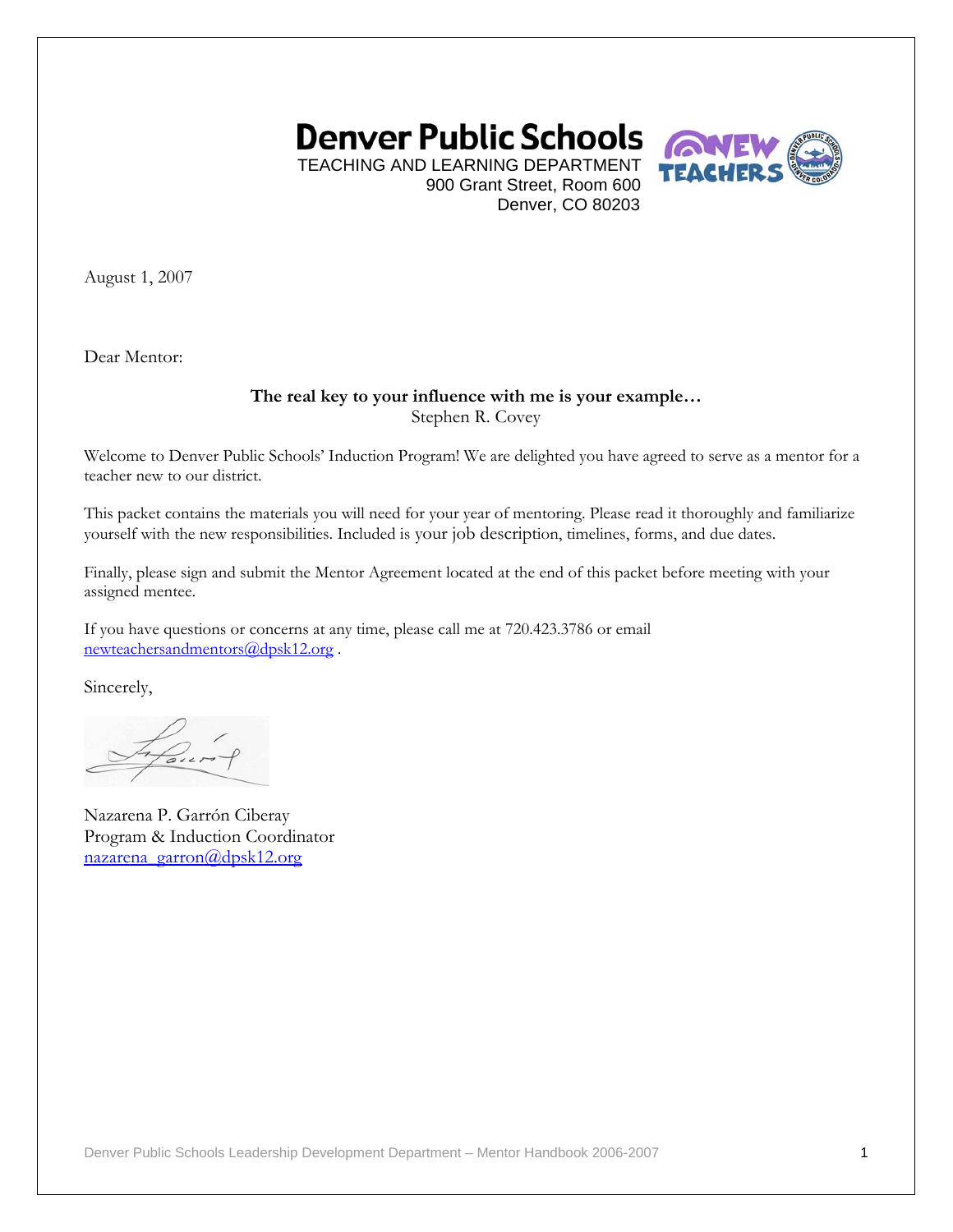## Table of Contents



| Overview of the New Teacher Program <b>Example 2018</b> 4                                                                                                                                                                          |  |  |
|------------------------------------------------------------------------------------------------------------------------------------------------------------------------------------------------------------------------------------|--|--|
| $Induction 355$                                                                                                                                                                                                                    |  |  |
|                                                                                                                                                                                                                                    |  |  |
| Mentor Job Description <b>Construction</b> 6                                                                                                                                                                                       |  |  |
| Mentor Requirements <b>Exercise According to the Contract Official</b> Service and Service and Service and Service and Service and Service and Service and Service and Service and Service and Service and Service and Service and |  |  |
| Mentor Stipend Rates <b>CONSERVERS</b> 6                                                                                                                                                                                           |  |  |
|                                                                                                                                                                                                                                    |  |  |
| 7                                                                                                                                                                                                                                  |  |  |
| Mentor Planning Worksheet 28                                                                                                                                                                                                       |  |  |
| Mentor Log Worksheet <b>Executive Strategier 1</b> 9                                                                                                                                                                               |  |  |
|                                                                                                                                                                                                                                    |  |  |
| Program Contact <b>Exercise Contact 21</b>                                                                                                                                                                                         |  |  |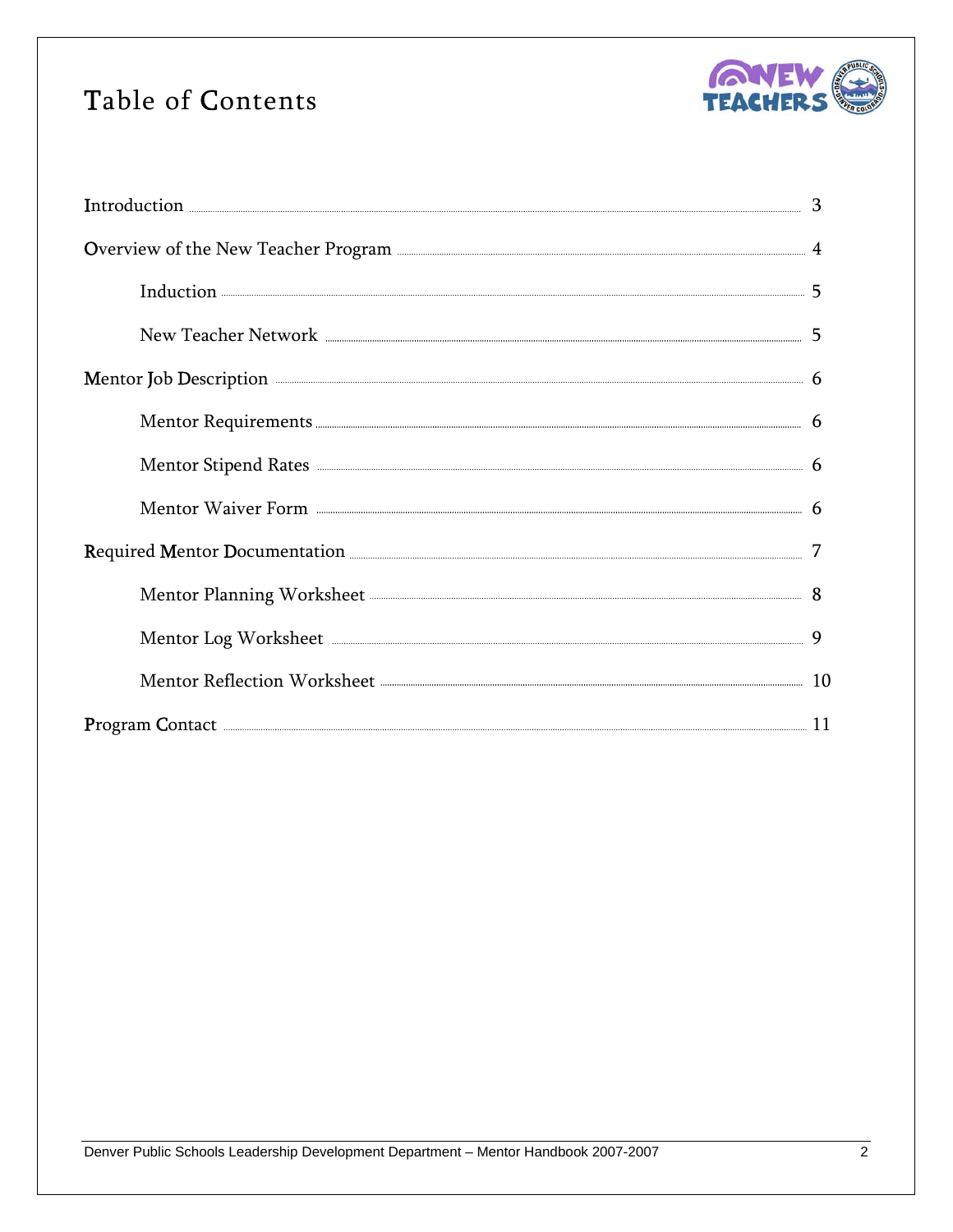## Introduction



As part of the New Teacher Program at Denver Public Schools, new teachers with initial licenses are required to have mentors during their first year of teaching. The Mentor Program is designed to support a successful and productive semester of partnership for mentors and new teachers and is an essential part of the Denver Public Schools Induction Program.

This Mentor Handbook describes how the mentor program works so that mentors clearly understand their responsibilities and can support new teachers in meeting their goals. In addition, this handbook contains resources, such as contact information, for use throughout a mentorship.

The sections of this handbook include:

| <b>Section</b>                         | Description                                                                                                                                                                                                                           |
|----------------------------------------|---------------------------------------------------------------------------------------------------------------------------------------------------------------------------------------------------------------------------------------|
| Overview of the<br>New Teacher Program | Provides details about new teachers and Induction. Use this section to learn how the<br>mentor program fits into the overall picture in the New Teacher Program and to support<br>new teachers in meeting their program requirements. |
| How the Mentor Program<br>Works        | Provides details about the roles and responsibilities of mentors. Use this section to learn<br>about expectations of mentors and how to successfully participate in the mentor<br>program.                                            |
| Required Mentor<br>Documentation       | Provides details about mentor program documentation. Use this section for definitions<br>and deadlines about required documentation and to access worksheets for reporting and<br>payment purposes.                                   |
| <b>Mentor Program Contacts</b>         | Provides the latest information about who to contact for what in the mentor program.<br>Use this section for general reference and contact procedures.                                                                                |
|                                        |                                                                                                                                                                                                                                       |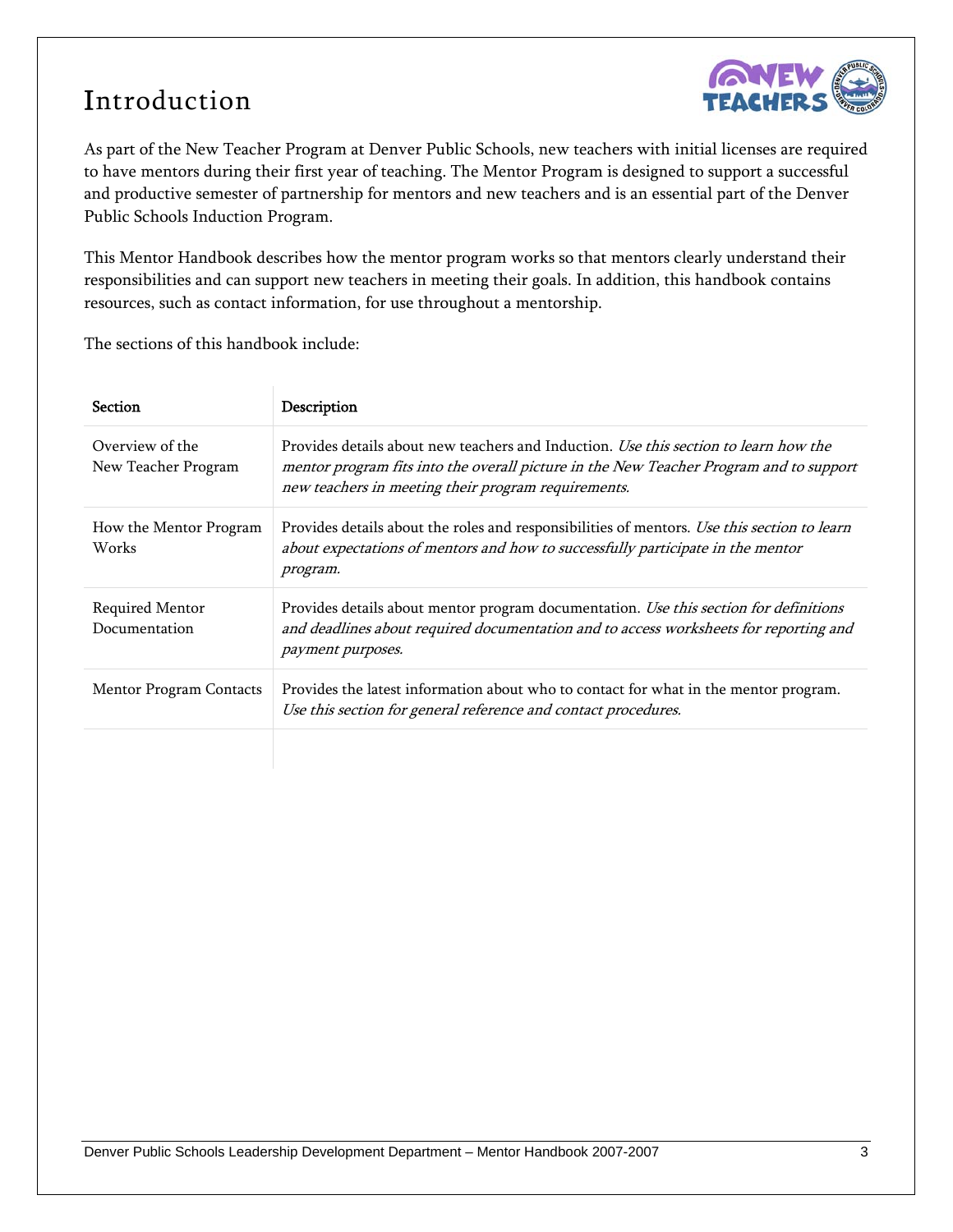## Overview of the New Teacher Program

The goals of the New Teacher Program and therefore the Mentor Program include providing leadership to new teachers entering our school district in order to ensure their success and the success of student achievement.

The New Teacher Program consists of three components, described below.

### Induction

Induction is required for new teachers at Denver Public Schools and is part of the New Teacher Program. In addition, Induction is required by the Colorado Department of Education (CDE) in order to move from a provisional or initial teaching license to a professional teaching license.

| Requirement                              | Description                                                                                                                                                                                                                                                                                          |
|------------------------------------------|------------------------------------------------------------------------------------------------------------------------------------------------------------------------------------------------------------------------------------------------------------------------------------------------------|
| Pre-Semester<br>Professional Development | New teachers attend Orientation in<br>August (make-up session for late hires<br>in January) and complete the Video<br><b>Component</b> (online) within the $1st$ two<br>months of employment.                                                                                                        |
| $On-going$<br>Professional Development   | New teachers participate in on-going<br>professional development through in-<br>building work, attendance at<br>professional development courses<br>offered by the school district, and/or<br>through the New Teacher Network,<br>external to district classes (online<br>courses, college classes). |
| <b>Mentor Support</b>                    | Principals or supervisors assign mentors<br>to New Teachers from their building<br>who act as teacher, and advocate for<br>first-year new teachers.                                                                                                                                                  |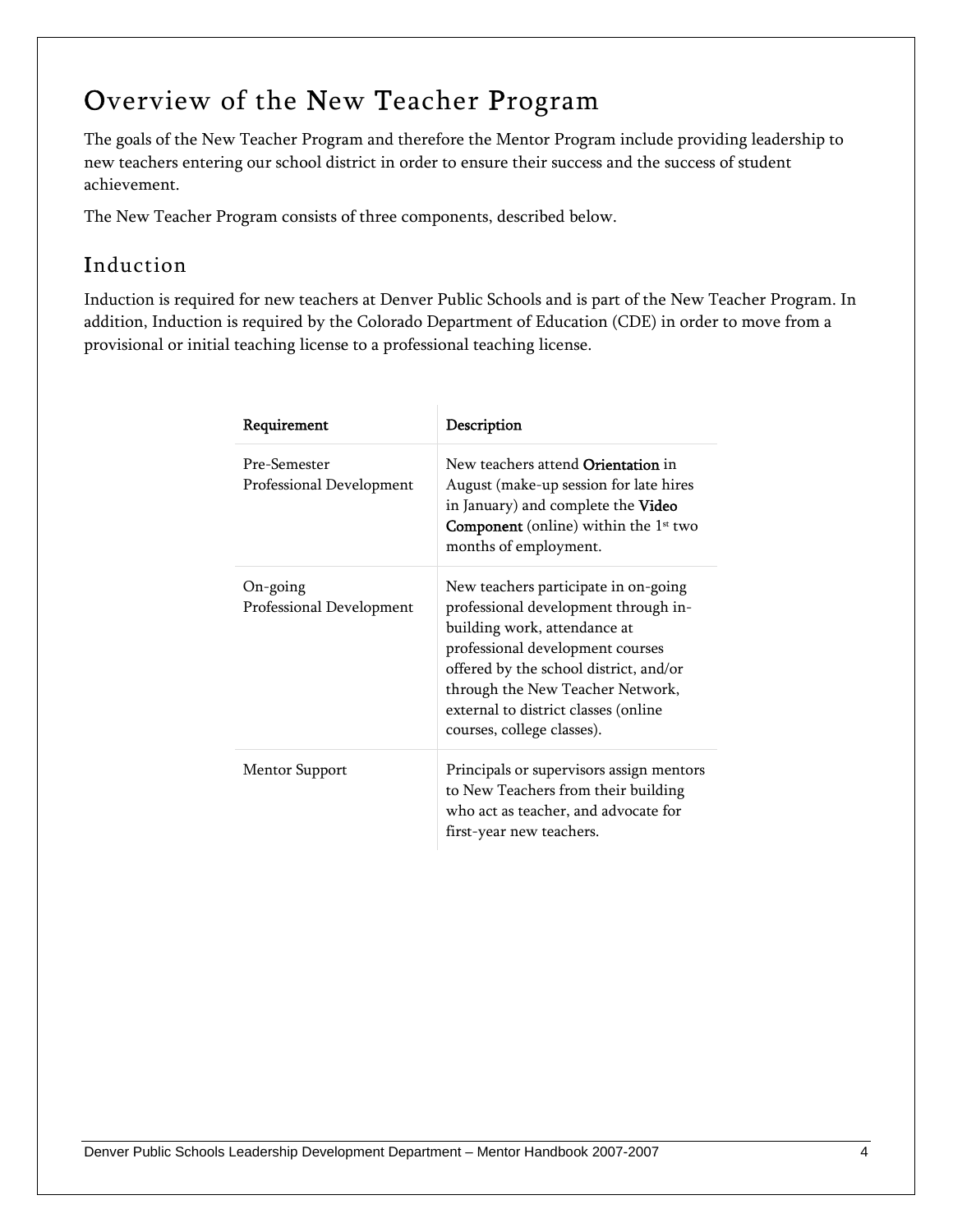### New Teacher Network



The New Teacher Network (NTN) available October 2007 – April 2008, is designed to provide on-going professional development courses, which are specific to new teachers. Professional development opportunities through the New Teacher Network are in addition to those provided by schools, departments, instructional support, and networks. The New Teacher Network (NTN) offers several courses every semester to assist new teachers in making the transition into Denver Public Schools. Example topics for NTN course include communication in buildings and within the district, CSAP Preparation, technology, culture, and processes.

Please refer to the Leadership Development website (http://curriculum.dpsk12.org/new\_teach.htm) in the New Teacher area for the more information on courses, schedules, dates, and to register. Participating teachers will be paid for up to 16 hours at the hourly in-service rate.

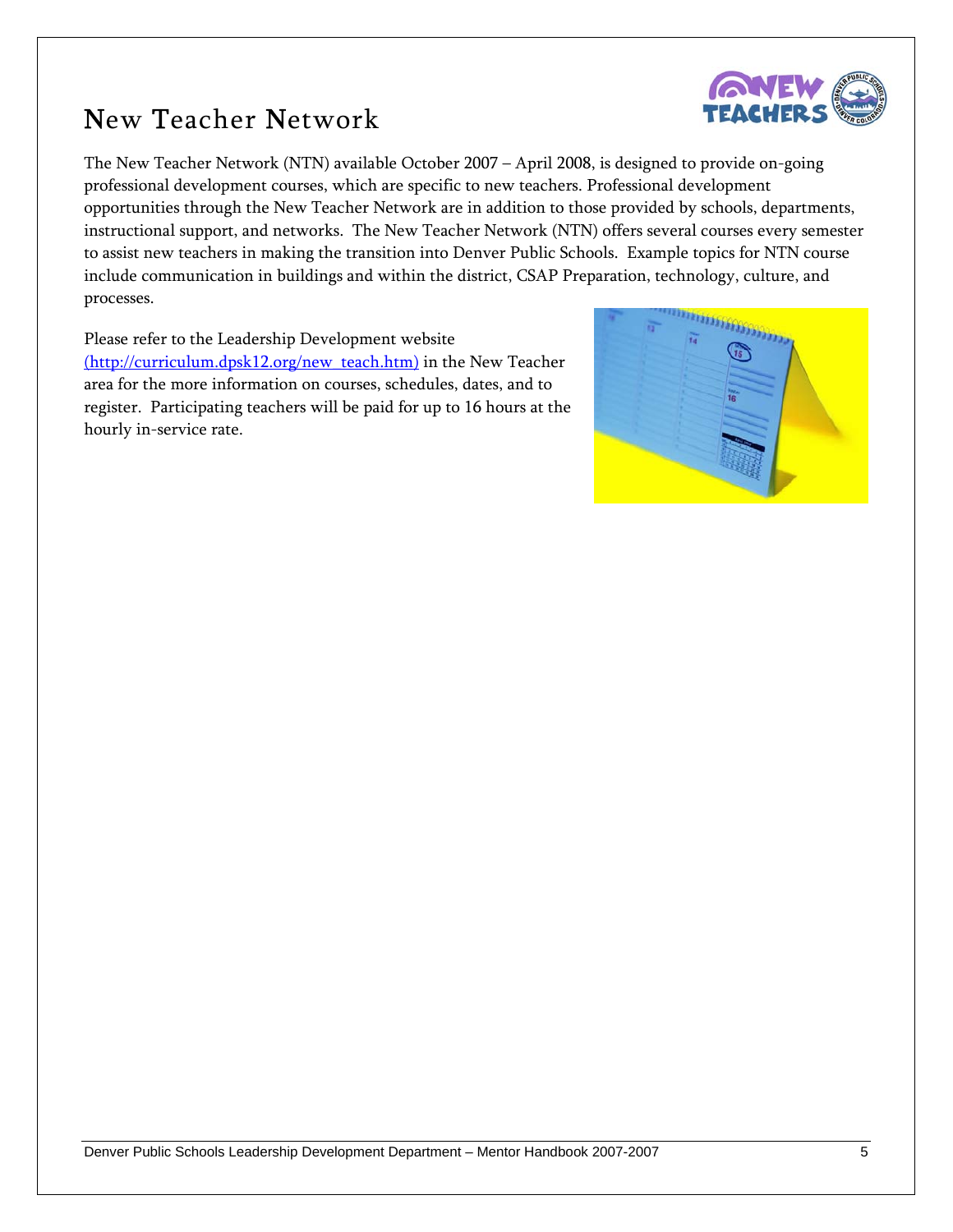# Mentor Job Description



Mentors at Denver Public Schools are leaders in their profession; they are aware of the needs of their mentees and personally take on the success of a new teacher.

A mentor at Denver Public Schools:

- Demonstrates successful experience as a professional in our school district.
- Meets regularly, observes, and conferences with mentees.
- Listens and responds to concerns and questions from mentees.
- Models lessons and professional responsibilities.
- Provides constructive, informative feedback on performance.
- Maintains confidentiality.

### Mentor Requirements

The mentor program requires certain commitments in order to ensure the success of the program for both mentors and mentees, as follows.

- Mentors commit to one year as a mentor.
- Mentors log a minimum of 20 hours per semester with each mentee.
- Mentors maintain and submit documentation as described in the Required Mentor Documentation section of this handbook.

### Mentor Stipend Rates

Mentors receive a stipend at the end of each semester after they submit their log and reflection worksheets. Stipend rates depend on how many people were mentored in each semester.

#### Due to budget year limitations mentors who submit Mentor Logs (received) after June 5<sup>th</sup>, 2008 forfeit this stipend.

Stipend Rates per semester for the 2006–2007 school year:

| One Mentee              | $=$ | \$200 |
|-------------------------|-----|-------|
| Two Mentees             | $=$ | \$375 |
| Three Mentees (or more) | $=$ | \$425 |

### Mentor Waiver Form

New teachers/student service providers in Denver Public Schools with Professional Licenses may opt out of the mentoring program by completing the Mentor Waiver Form, with the signature of their principal/supervisor, and submitting it to Nazarena Garrón Ciberay by September 14th, 2007.

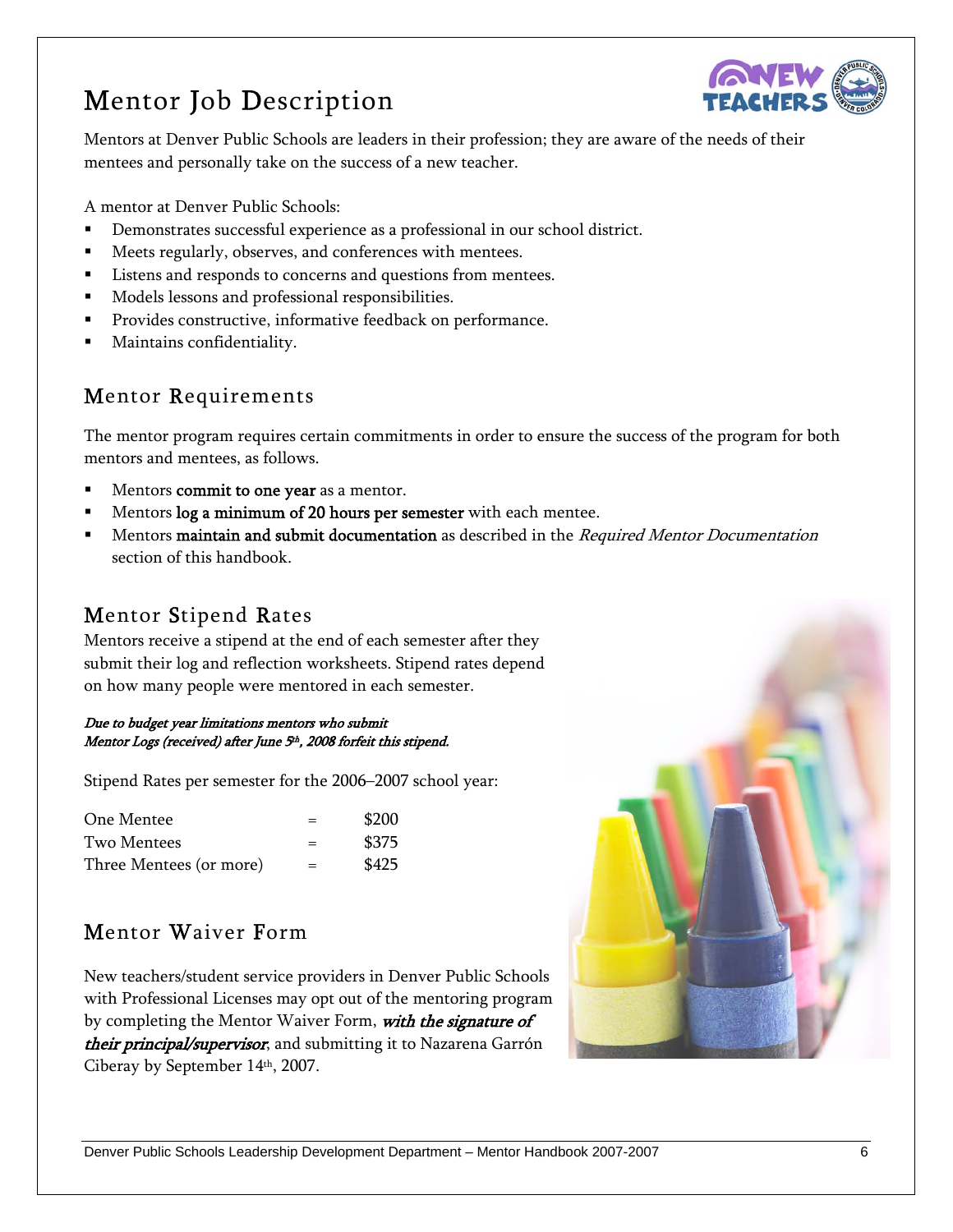# Required Mentor Documentation



Mentors are required to maintain three pieces of documentation for each new teacher they mentor. Each piece of documentation is described below and the respective worksheets are provided in subsequent sections.

| Worksheet Name                        | When to Use                | Description                                                                                                                                                                                                                                                                                                                                                          |
|---------------------------------------|----------------------------|----------------------------------------------------------------------------------------------------------------------------------------------------------------------------------------------------------------------------------------------------------------------------------------------------------------------------------------------------------------------|
| Mentor Planning<br>Worksheet          | Beginning of<br>Semester   | Use to set up a semester plan with your mentee by identifying<br>personal needs of the mentee and creating common goals.                                                                                                                                                                                                                                             |
| <i>Mentor Log</i><br>Worksheet        | Throughout the<br>Semester | Use to log contact hours with a mentee, which must be submitted at<br>the end of each semester in order for a<br>*Mentor to receive their program stipend<br>*New Teacher to complete this required component.<br>The mentor stipend is forfeited if not received by June 5, 2008<br>This documentation MUST be provided even if the stipend is forfeited by mentor. |
| <b>Mentor Reflection</b><br>Worksheet | End of<br>Semester         | Use to complete a semester of mentoring by reflecting on<br>accomplishments and providing suggestions for improvement of the<br>mentor program.                                                                                                                                                                                                                      |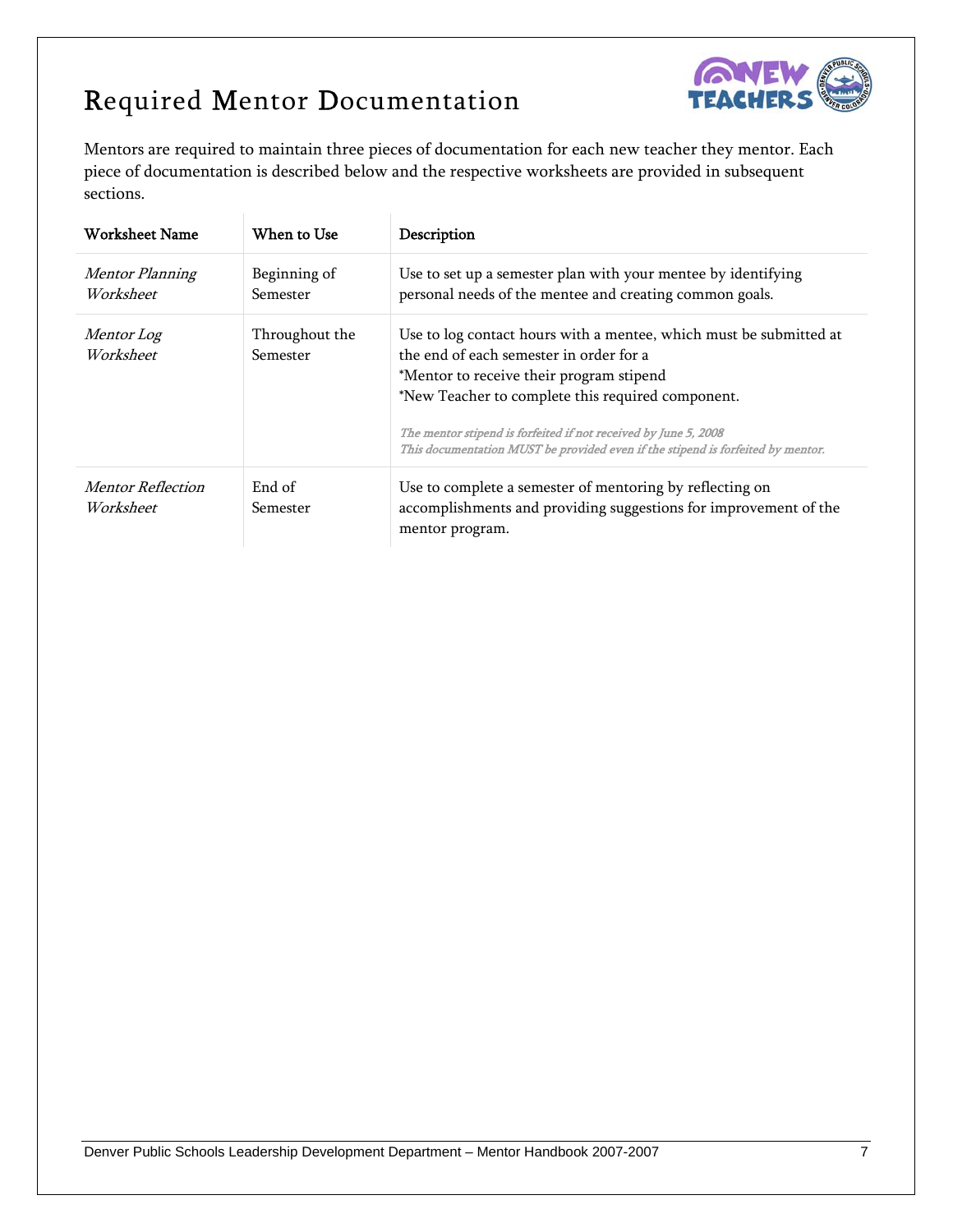### **Mentor Planning Worksheet 2007–2008**



| 2007–2008<br><b>TEACHERD</b>                                                                                                                                                                                                                                                                                             |                                                                                                                                                                                                         |                                  |
|--------------------------------------------------------------------------------------------------------------------------------------------------------------------------------------------------------------------------------------------------------------------------------------------------------------------------|---------------------------------------------------------------------------------------------------------------------------------------------------------------------------------------------------------|----------------------------------|
| Today's Date:                                                                                                                                                                                                                                                                                                            | <b>Mentor Name:</b>                                                                                                                                                                                     |                                  |
| <b>Mentoring Semester:</b>                                                                                                                                                                                                                                                                                               | <b>Mentee Name:</b>                                                                                                                                                                                     |                                  |
| Directions:<br>Mentors and mentee(s) use this worksheet to establish a relationship and formalize semester needs and goals.<br>Mentors use one Mentor Planning Worksheet for each mentee they mentor each semester.<br>٠<br>Upon completion, copy the Mentor Planning Worksheets for both the mentor and mentee(s).<br>٠ |                                                                                                                                                                                                         |                                  |
| Discuss three main needs of the mentee and record them here.                                                                                                                                                                                                                                                             |                                                                                                                                                                                                         | <b>Mentor Planning Worksheet</b> |
| 1)                                                                                                                                                                                                                                                                                                                       |                                                                                                                                                                                                         |                                  |
| 2)                                                                                                                                                                                                                                                                                                                       |                                                                                                                                                                                                         |                                  |
| 3)                                                                                                                                                                                                                                                                                                                       |                                                                                                                                                                                                         |                                  |
| Discuss a plan to meet each mentee need and record plan here.                                                                                                                                                                                                                                                            |                                                                                                                                                                                                         |                                  |
| 1)                                                                                                                                                                                                                                                                                                                       |                                                                                                                                                                                                         |                                  |
| 2)                                                                                                                                                                                                                                                                                                                       |                                                                                                                                                                                                         |                                  |
| 3)                                                                                                                                                                                                                                                                                                                       |                                                                                                                                                                                                         |                                  |
|                                                                                                                                                                                                                                                                                                                          | Discuss mutual goals for both the mentor and mentee and record them here.                                                                                                                               |                                  |
| 1)                                                                                                                                                                                                                                                                                                                       |                                                                                                                                                                                                         |                                  |
| 2)                                                                                                                                                                                                                                                                                                                       |                                                                                                                                                                                                         |                                  |
| 3)                                                                                                                                                                                                                                                                                                                       |                                                                                                                                                                                                         |                                  |
|                                                                                                                                                                                                                                                                                                                          | Thank you for your partnership in supporting the success of new teachers at Denver Public Schools. Refer to your plan<br>to ensure you are meeting mentee needs and your goals throughout the semester. |                                  |
| <b>Mentor Signature:</b>                                                                                                                                                                                                                                                                                                 | <b>Mentee Signature:</b>                                                                                                                                                                                |                                  |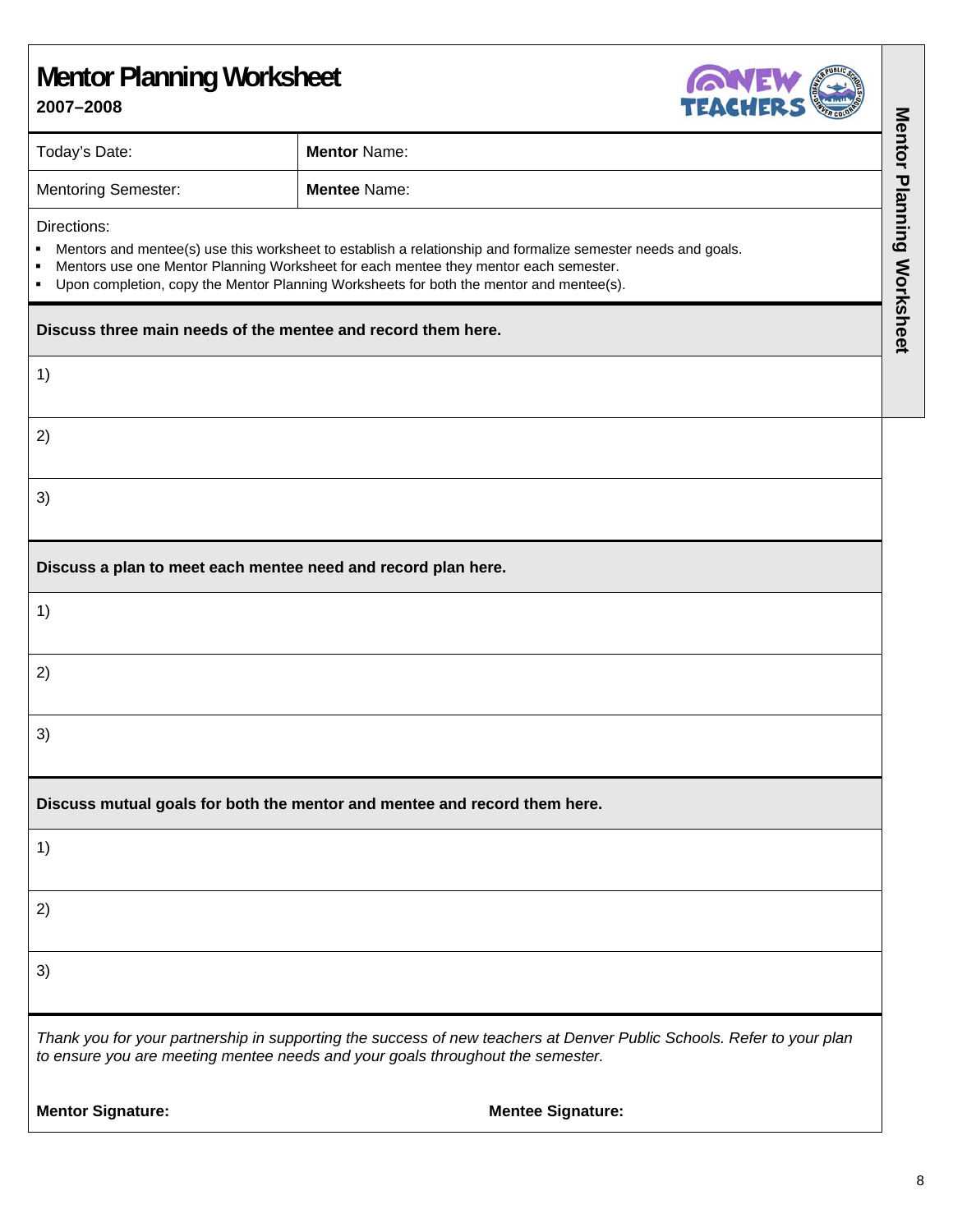# **Mentor Log Worksheet**



**2007–2008**

| Mentor |  |
|--------|--|

**Mentee Mentor** Name: **Mentee** Name: School: School: School: School: School: School: School: School: School: School: School: School: School: School: School: School: School: School: School: School: School: School: School: School: School: School: School: School Social Security Number: Number of Mentees: of

Directions:

- Use this form to record the date, hours, and description of each interaction you have with your assigned mentee(s).
- Complete, with principal signature, your Mentor Log Worksheet and submit with a Mentor Reflection Worksheet for each mentee. Submit worksheets to Nazarena Garrón Ciberay by fax 720-423-3890 or by mail to Leadership Development, 900 Grant Street,
- Room 600.

| • Worksheets are due by December $7^{TH}$ for fall semester and May $9^{TH}$ for spring semester. If this worksheet is not received by |
|----------------------------------------------------------------------------------------------------------------------------------------|
| <b>June 5, you will forfeit your stipend.</b>                                                                                          |

| <b>Activity or Meeting Name and Description</b>               | <b>Date</b> | <b>Hours</b> |                      |
|---------------------------------------------------------------|-------------|--------------|----------------------|
|                                                               |             |              |                      |
|                                                               |             |              |                      |
|                                                               |             |              |                      |
|                                                               |             |              |                      |
|                                                               |             |              |                      |
|                                                               |             |              | Mentor Log Worksheet |
|                                                               |             |              |                      |
|                                                               |             |              |                      |
|                                                               |             |              |                      |
|                                                               |             |              |                      |
|                                                               |             |              |                      |
|                                                               |             |              |                      |
|                                                               |             |              |                      |
|                                                               |             |              |                      |
| Total Hours (should total 20 or more per semester per mentee) |             |              |                      |

*I support this mentor/mentee relationship and verify that this relationship has impacted the quality of instruction in the new teacher's classroom.* 

**Principal's Signature: Date:**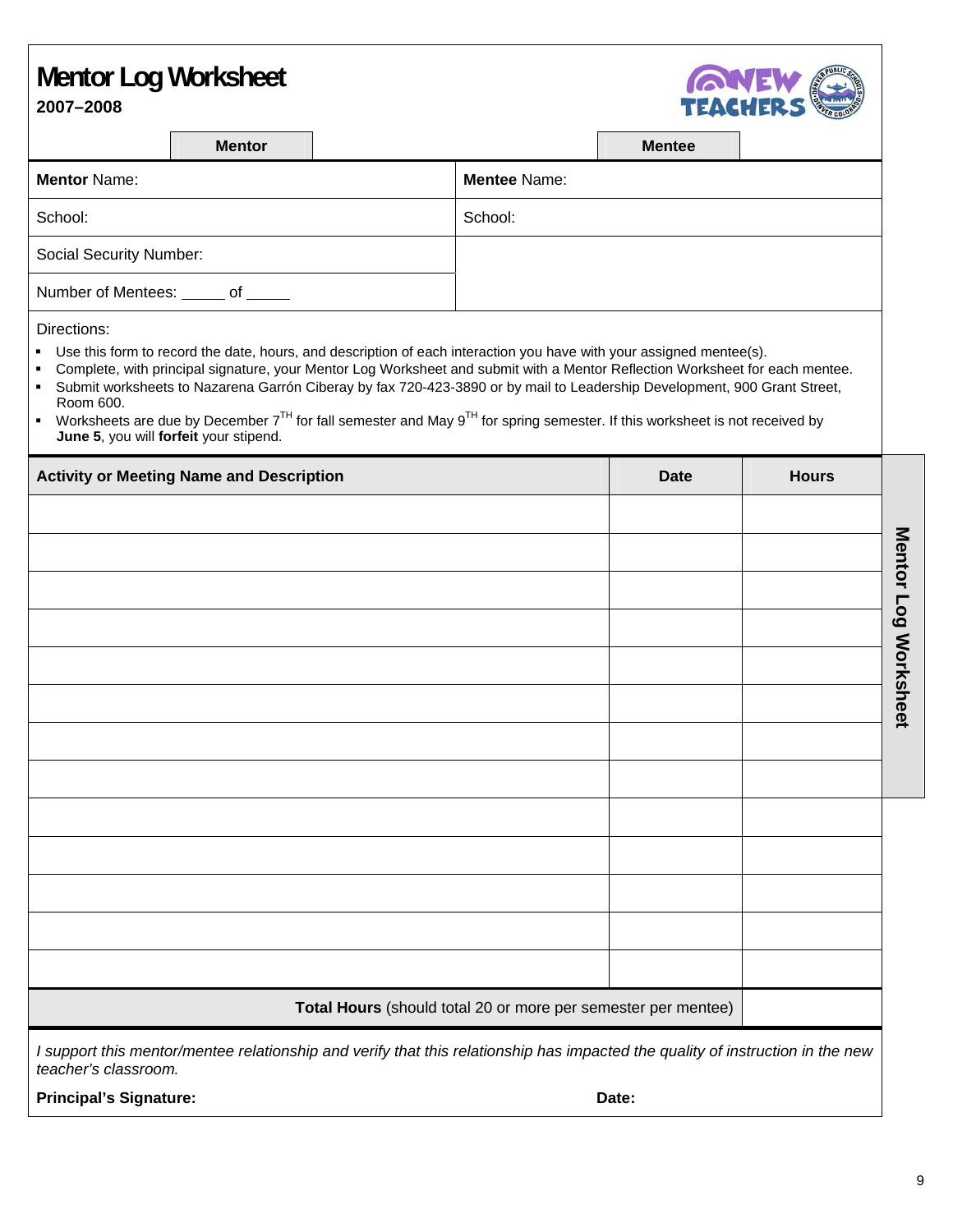### **Mentor Reflection Worksheet 2007–2008**



|                                                                                                                                                                                                                                                                                                                                                                                                                                                                                                                | $C$ <sup>n</sup> ture                                   |
|----------------------------------------------------------------------------------------------------------------------------------------------------------------------------------------------------------------------------------------------------------------------------------------------------------------------------------------------------------------------------------------------------------------------------------------------------------------------------------------------------------------|---------------------------------------------------------|
| Today's Date:                                                                                                                                                                                                                                                                                                                                                                                                                                                                                                  | <b>Mentoring Semester:</b>                              |
| <b>Mentor Name:</b>                                                                                                                                                                                                                                                                                                                                                                                                                                                                                            | <b>Mentee Name:</b>                                     |
| School Name:                                                                                                                                                                                                                                                                                                                                                                                                                                                                                                   | School Name:                                            |
| Directions:<br>Use this form to reflect on and evaluate your mentor experience and provide feedback about the mentor program.<br>Complete and sign a Mentor Reflection Worksheet and submit with a Mentor Log Worksheet for each mentee you mentor.<br>×<br>Submit worksheets to Nazarena Garrón Ciberay by fax 720-423-3890 or by mail to Leadership Development, 900 Grant Street,<br>٠<br>Room 600.<br>Worksheets are due by December $7^{TH}$ for fall semester and May $9^{TH}$ for spring semester.<br>٠ |                                                         |
| What types of contact did you have with your mentee? (Please check all that apply.)                                                                                                                                                                                                                                                                                                                                                                                                                            |                                                         |
| Phone $\square$<br>Observation $\Box$<br>Conferences $\square$                                                                                                                                                                                                                                                                                                                                                                                                                                                 | Social $\square$<br>Other (please explain below) $\Box$ |
| What are the strengths of the mentoring relationship you have with this new teacher?                                                                                                                                                                                                                                                                                                                                                                                                                           |                                                         |
|                                                                                                                                                                                                                                                                                                                                                                                                                                                                                                                |                                                         |
| What are specific suggestions you have for improving the mentoring program?                                                                                                                                                                                                                                                                                                                                                                                                                                    |                                                         |
|                                                                                                                                                                                                                                                                                                                                                                                                                                                                                                                |                                                         |
| Thank you for being a mentor and for your leadership in supporting the success of a new teacher at Denver Public Schools.                                                                                                                                                                                                                                                                                                                                                                                      |                                                         |
| <b>Mentor Signature:</b>                                                                                                                                                                                                                                                                                                                                                                                                                                                                                       | <b>Mentee Signature:</b>                                |